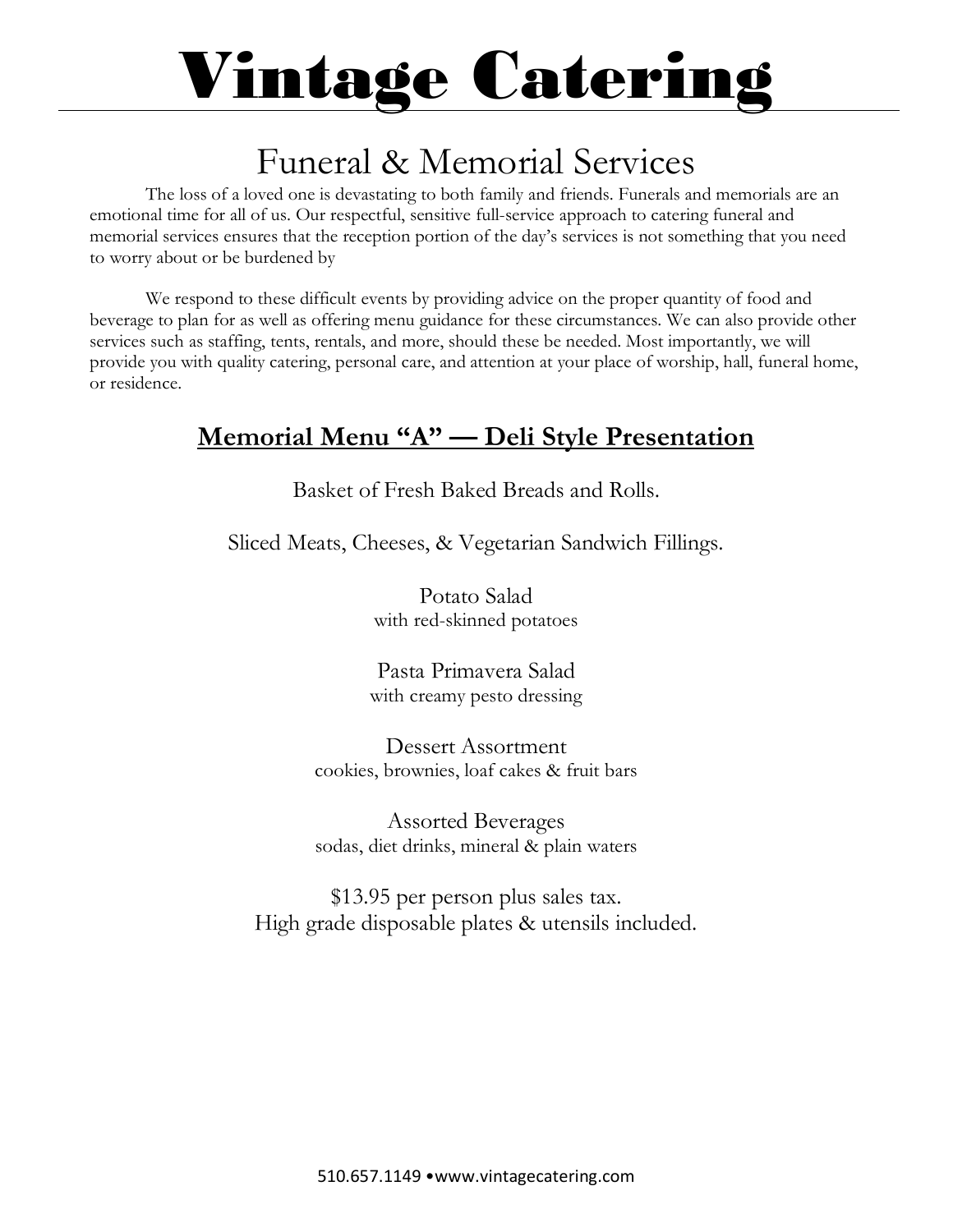#### **Memorial Menu "B" — Appetizer Presentation**

Crudité Basket assorted vegetables with ranch dip

Fresh Fruit Display melon, citrus, berries, and grapes.

Imported & Domestic Cheeses served on granite with assorted crackers & sliced baguettes.

Finger Sandwiches assorted breads, meats, cheeses & accouterments

> Beef Meatballs served in a Swedish sauce.

Assorted Sweets cookies, brownies, and dessert bars

Assorted Beverages sodas, diet drinks, mineral & plain waters

\$14.95 per person plus sales tax. High grade disposable plates & utensils included.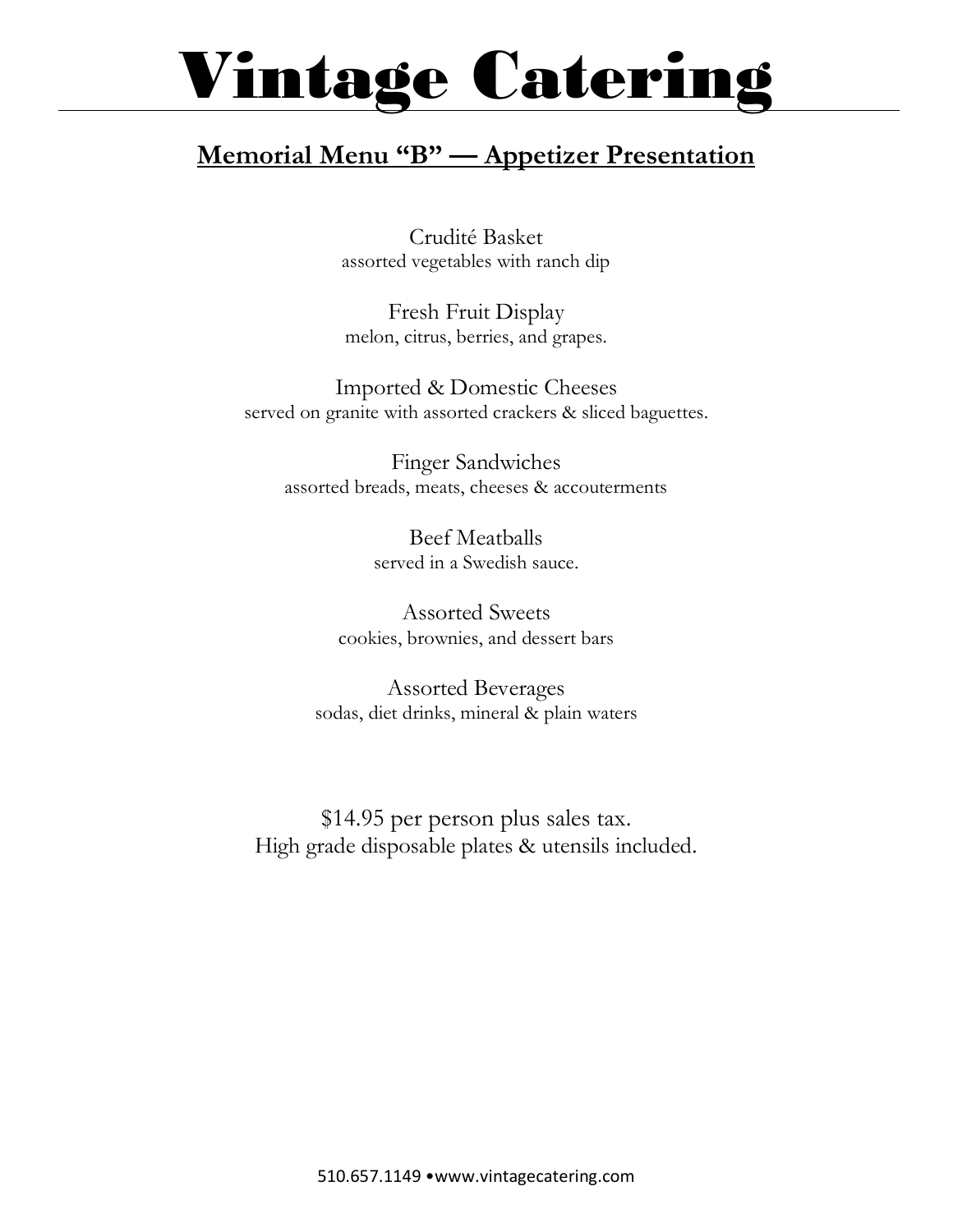#### **Memorial Menu "C" — Italian Family Buffet**

Basket of Fresh Bakery Rolls & Focaccia

Chopped Romaine Hearts with Caesar dressing & house baked croutons

Penne Pasta served in a Bolognese sauce with Italian sausage

Chicken Cacciatore bell pepper, tomato, garlic, mushroom, and onion

Sliced Fresh Fruit Salad

Biscotti and Italian Tea Cookies

Assorted Beverages

\$16.95 per person plus sales tax. High grade disposable plates & utensils included.